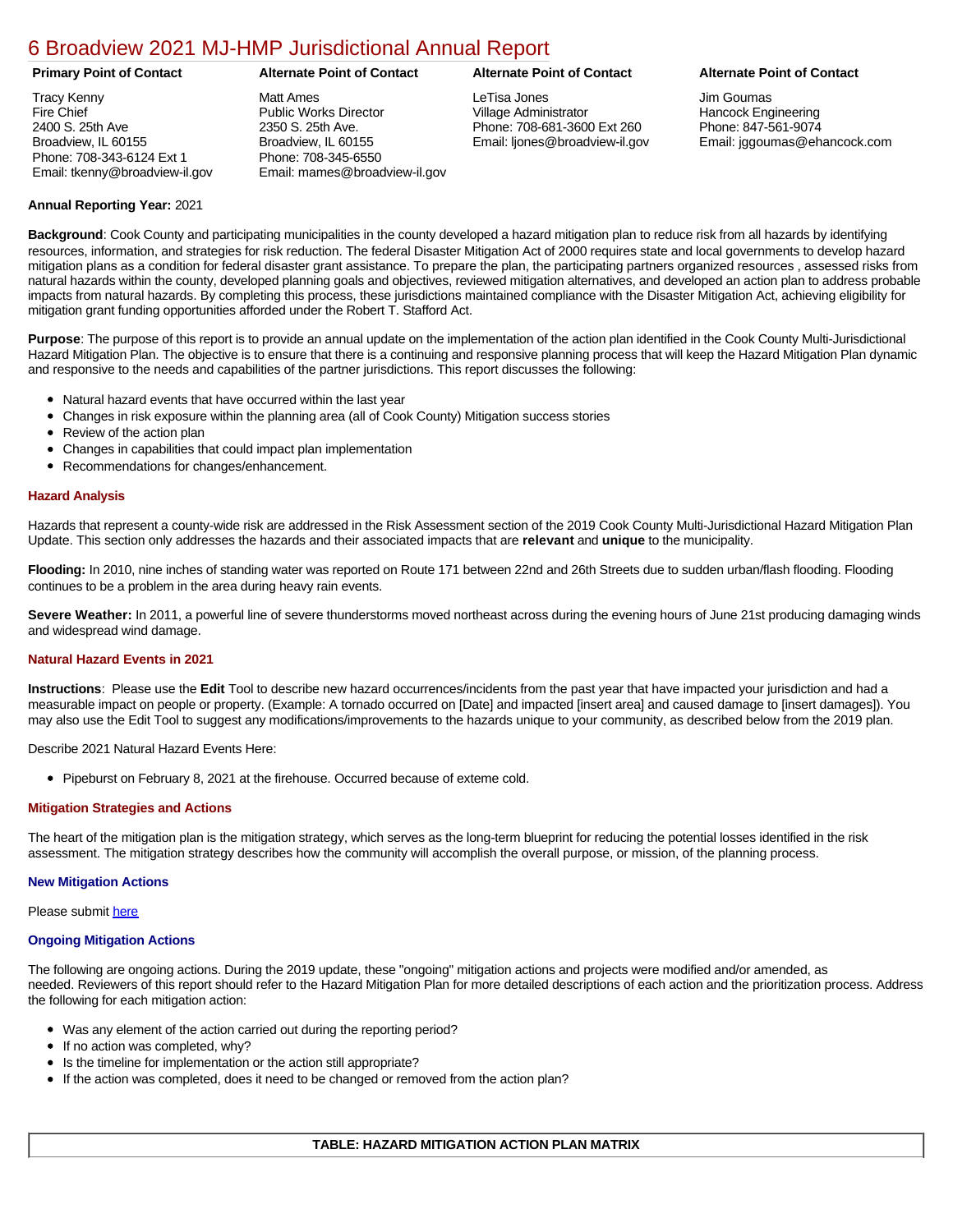| <b>Completion status legend:</b><br>$O =$ Action Ongoing toward Completion<br>$N = New$<br>$R =$ Want Removed from Annex<br>$C = Project Completed$<br>$X = No$ Action Taken                                                                                                                                                                                                        |             |                                                                                           |                                    |                          |                                                                                                                                                           |                          |                                                                    |                                                            |  |  |
|-------------------------------------------------------------------------------------------------------------------------------------------------------------------------------------------------------------------------------------------------------------------------------------------------------------------------------------------------------------------------------------|-------------|-------------------------------------------------------------------------------------------|------------------------------------|--------------------------|-----------------------------------------------------------------------------------------------------------------------------------------------------------|--------------------------|--------------------------------------------------------------------|------------------------------------------------------------|--|--|
| 2021 Status                                                                                                                                                                                                                                                                                                                                                                         | 2020 Status | 2019 Status                                                                               | <b>Hazards</b><br><b>Mitigated</b> | <b>Objectives</b><br>Met | <b>Lead Agencies</b>                                                                                                                                      | <b>Estimated</b><br>Cost | Sources of<br><b>Funding</b>                                       | <b>Timeline/Projected</b><br><b>Completion Date</b><br>(a) |  |  |
| Action B11.1-Where appropriate, support retrofitting, purchase, or relocation of structures in hazard-prone areas to prevent future structure damage. Give<br>priority to properties with exposure to repetitive losses.                                                                                                                                                            |             |                                                                                           |                                    |                          |                                                                                                                                                           |                          |                                                                    |                                                            |  |  |
| <b>Status Description:</b>                                                                                                                                                                                                                                                                                                                                                          |             |                                                                                           |                                    |                          |                                                                                                                                                           |                          |                                                                    |                                                            |  |  |
| $\circ$                                                                                                                                                                                                                                                                                                                                                                             |             | Ongoing                                                                                   | All Hazards                        | 7, 13                    | <b>Building</b><br>Department                                                                                                                             | High                     | <b>FEMA</b><br><b>Mitigation Grant</b><br>Funding                  | Long-term<br>(depending on<br>funding)                     |  |  |
| Action B11.2-Construct regional storm water control facilities.                                                                                                                                                                                                                                                                                                                     |             |                                                                                           |                                    |                          |                                                                                                                                                           |                          |                                                                    |                                                            |  |  |
| <b>Status Description:</b>                                                                                                                                                                                                                                                                                                                                                          |             |                                                                                           |                                    |                          |                                                                                                                                                           |                          |                                                                    |                                                            |  |  |
| O                                                                                                                                                                                                                                                                                                                                                                                   |             | Ongoing                                                                                   | Flood, Severe<br>Weather           | 1, 2, 4, 9, 13           | <b>Public Works</b>                                                                                                                                       | High                     | <b>FEMA</b><br><b>Mitigation Grant</b><br>Funding,<br>MWRD-Phase   | Long-term<br>(depending on<br>funding)                     |  |  |
|                                                                                                                                                                                                                                                                                                                                                                                     |             | Action B11.3-Retrofit existing storm drainage system to insure full capacity is utilized. |                                    |                          |                                                                                                                                                           |                          |                                                                    |                                                            |  |  |
| <b>Status Description:</b>                                                                                                                                                                                                                                                                                                                                                          |             |                                                                                           |                                    |                          |                                                                                                                                                           |                          |                                                                    |                                                            |  |  |
| O                                                                                                                                                                                                                                                                                                                                                                                   |             | Ongoing                                                                                   | Flood, Severe<br>Weather           | 1, 2, 9                  | <b>Public Works</b>                                                                                                                                       | High                     | <b>FEMA</b><br><b>Mitigation Grant</b><br>Funding,<br>MWRD-Phase   | Short-term                                                 |  |  |
|                                                                                                                                                                                                                                                                                                                                                                                     |             | Action B11.4—Consider participation in the Community Rating System.                       |                                    |                          |                                                                                                                                                           |                          |                                                                    |                                                            |  |  |
| <b>Status Description:</b>                                                                                                                                                                                                                                                                                                                                                          |             |                                                                                           |                                    |                          |                                                                                                                                                           |                          |                                                                    |                                                            |  |  |
| O                                                                                                                                                                                                                                                                                                                                                                                   |             | Ongoing                                                                                   | Flood                              | 4, 5, 6, 8, 11           | <b>Public Works</b>                                                                                                                                       | Low                      | <b>General Fund</b>                                                | Long-term                                                  |  |  |
|                                                                                                                                                                                                                                                                                                                                                                                     |             |                                                                                           |                                    |                          | Action B11.5-Provide sandbags and plastic sheeting to residents in anticipation of rainstorms, deliver materials to the disabled and elderly, and provide |                          |                                                                    |                                                            |  |  |
|                                                                                                                                                                                                                                                                                                                                                                                     |             | public information on where these materials are stored and how to get them.               |                                    |                          |                                                                                                                                                           |                          |                                                                    |                                                            |  |  |
| <b>Status Description:</b>                                                                                                                                                                                                                                                                                                                                                          |             |                                                                                           |                                    |                          |                                                                                                                                                           |                          |                                                                    |                                                            |  |  |
| $\circ$                                                                                                                                                                                                                                                                                                                                                                             |             | Completed                                                                                 | Severe<br>Weather,<br>Flood        | 5, 6, 8                  | <b>Public Works</b>                                                                                                                                       | Low                      | General Fund                                                       | Completed                                                  |  |  |
| Action B11.6—Continue to support the implementation, monitoring, maintenance, and updating of this plan. I changed this to ongoing as we will continue to<br>monitor this                                                                                                                                                                                                           |             |                                                                                           |                                    |                          |                                                                                                                                                           |                          |                                                                    |                                                            |  |  |
| <b>Status Description:</b>                                                                                                                                                                                                                                                                                                                                                          |             |                                                                                           |                                    |                          |                                                                                                                                                           |                          |                                                                    |                                                            |  |  |
| O                                                                                                                                                                                                                                                                                                                                                                                   |             | Ongoing                                                                                   | All Hazards                        | 1, 11                    | DHSEM, Fire<br>Department                                                                                                                                 | Low                      | <b>General Fund</b>                                                | Long-term, Ongoing                                         |  |  |
| Action B11.7-Continue to participate in mutual-aid agreements and also in the Mutual Aid Box Alarm System for cooperative response to all hazards and<br>disasters.                                                                                                                                                                                                                 |             |                                                                                           |                                    |                          |                                                                                                                                                           |                          |                                                                    |                                                            |  |  |
| <b>Status Description:</b>                                                                                                                                                                                                                                                                                                                                                          |             |                                                                                           |                                    |                          |                                                                                                                                                           |                          |                                                                    |                                                            |  |  |
|                                                                                                                                                                                                                                                                                                                                                                                     |             | Completed                                                                                 | All Hazards                        | 1, 8                     | Fire Department                                                                                                                                           | Low                      | <b>General Fund</b>                                                | Completed                                                  |  |  |
| Action B11.8-Maintain good standing under the National Flood Insurance Program by implementing programs that meet or exceed the minimum NFIP<br>requirements. Such programs include enforcing an adopted flood damage prevention ordinance, participating in floodplain mapping updates, and providing<br>public assistance and information on floodplain requirements and impacts. |             |                                                                                           |                                    |                          |                                                                                                                                                           |                          |                                                                    |                                                            |  |  |
| <b>Status Description:</b>                                                                                                                                                                                                                                                                                                                                                          |             |                                                                                           |                                    |                          |                                                                                                                                                           |                          |                                                                    |                                                            |  |  |
| $\mathsf O$                                                                                                                                                                                                                                                                                                                                                                         |             | Ongoing                                                                                   | Flooding                           | 4, 6, 9                  | <b>Broadview</b>                                                                                                                                          | Low                      | <b>General Fund</b>                                                | Short-term, Ongoing                                        |  |  |
|                                                                                                                                                                                                                                                                                                                                                                                     |             |                                                                                           |                                    |                          | Action B11.9—Where feasible, implements a program to record high water marks following high-water events.                                                 |                          |                                                                    |                                                            |  |  |
| <b>Status Description:</b>                                                                                                                                                                                                                                                                                                                                                          |             |                                                                                           |                                    |                          |                                                                                                                                                           |                          |                                                                    |                                                            |  |  |
| O                                                                                                                                                                                                                                                                                                                                                                                   |             | Ongoing                                                                                   | Flooding,<br>Severe<br>Weather     | 3, 6, 9                  | <b>Broadview</b>                                                                                                                                          | Medium                   | General Fund;<br><b>FEMA Grant</b><br>Funds (Public<br>Assistance) | Long-term                                                  |  |  |
| Action B11.10-Integrate the hazard mitigation plan into other plans, programs, or resources that dictate land use or redevelopment.                                                                                                                                                                                                                                                 |             |                                                                                           |                                    |                          |                                                                                                                                                           |                          |                                                                    |                                                            |  |  |
| <b>Status Description:</b>                                                                                                                                                                                                                                                                                                                                                          |             |                                                                                           |                                    |                          |                                                                                                                                                           |                          |                                                                    |                                                            |  |  |